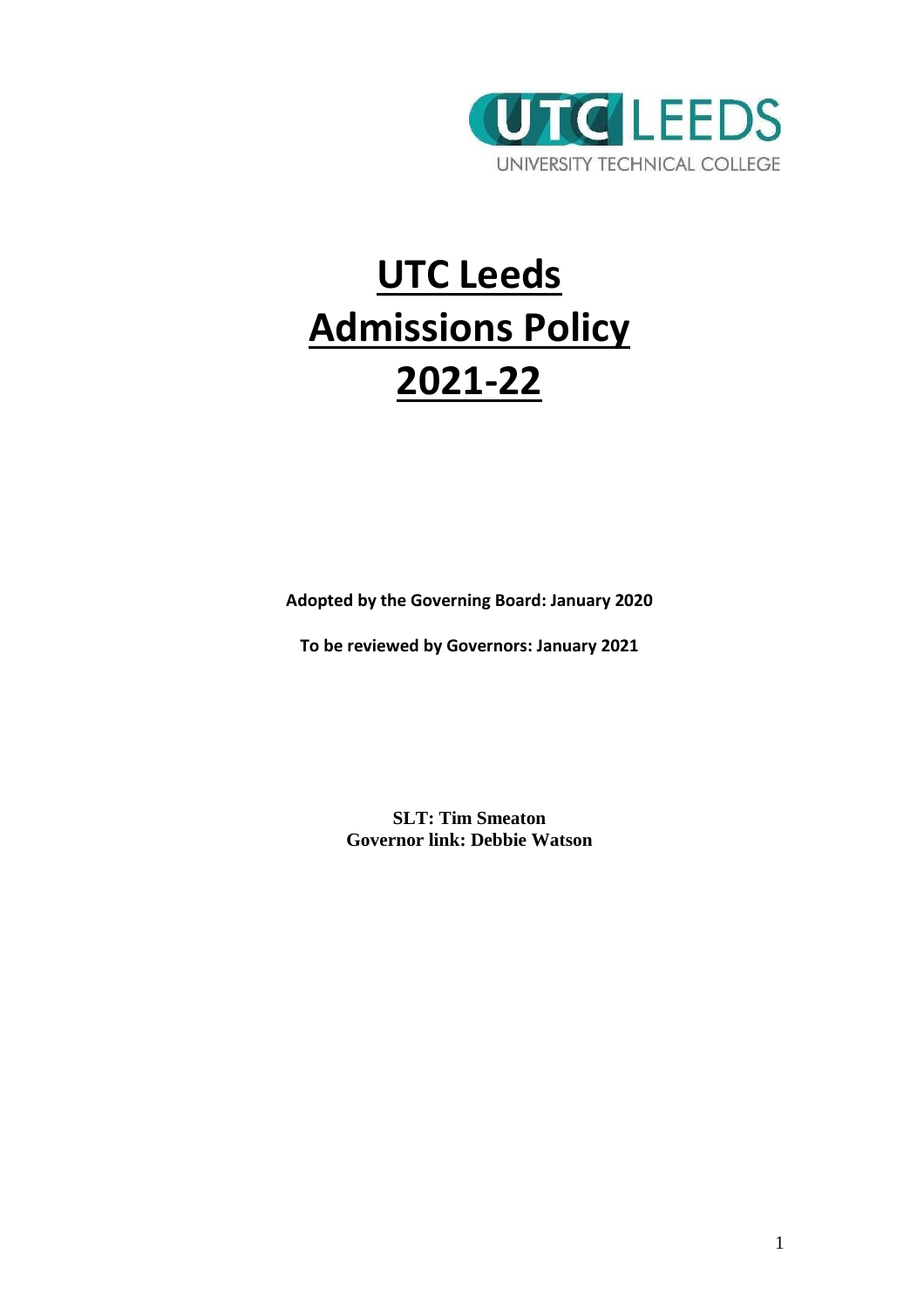## Section 1: Description and overall approach

The University Technical College Leeds (UTC Leeds) is a government funded school for young people between the ages of 14-19 years old, and who have a particular interest in mathematics, science, computing and engineering. At UTC Leeds, academic, technical and practical education are valued equally. As well as being taught in more familiar classes and groups, students will learn through challenging and relevant science and engineering research projects which model more closely the professional or industrial experience.

UTC Leeds is designed to be accessible to students throughout the Leeds City Region\* who share an interest in pursuing at some stage in their lives, a career in the field of advanced applied science, engineering or manufacturing. In terms of gaining a place in the UTC, the distance that such young people live from the UTC Leeds campus is therefore irrelevant. Our Admissions Policy reflects these aspirations.

The Admission Arrangements for entry to Year 10 and Year 12 of UTC Leeds are presented separately below.

UTC Leeds is committed to straightforward, open, fair and transparent Admissions arrangements. The school will act fully in accordance with the School Admissions Code (as revised February 2012), the School Admissions Appeals Code and admissions law as they apply to Academies.

## Section 2: Application Process

UTC Leeds will manage its own admissions for both Year 10 and Year 12 and applications should be made directly to the school.

Copies of the application form are available from the Admissions Team at UTC Leeds (admissions@utcleeds.co.uk) or online at [www.utcleeds.co.uk](http://www.utcleeds.co.uk/)

Applications must be made by **31st January 2021.** Offers of places will be made by letter by **1st March 2021**.

UTC Leeds will operate in keeping with the local authority's Fair Access Protocol. Section 3 Published Admissions Number

## Year 10

The Published Admissions Number (PAN) for entry into Year 10 in September 2020 is **150 pupils**.

For entry into Year 10 in each admission year, all applicants will be admitted if fewer applications than the PAN are received.

*\* The Leeds City Region is defined as the local authority districts of Barnsley, Bradford, Calderdale, Craven, Harrogate, Kirklees, Leeds, Selby, Wakefield and York.*

## Year 12

The Published Admissions Number (PAN) for entry into Year 12 in September 2020 is **150 pupils** with an external admissions PAN figure of **70 pupils**. When fewer than **150** of the school's own Year 11 pupils transfer into Year 12, additional external pupils will be admitted until Year 12 meets its capacity of **150 pupils**.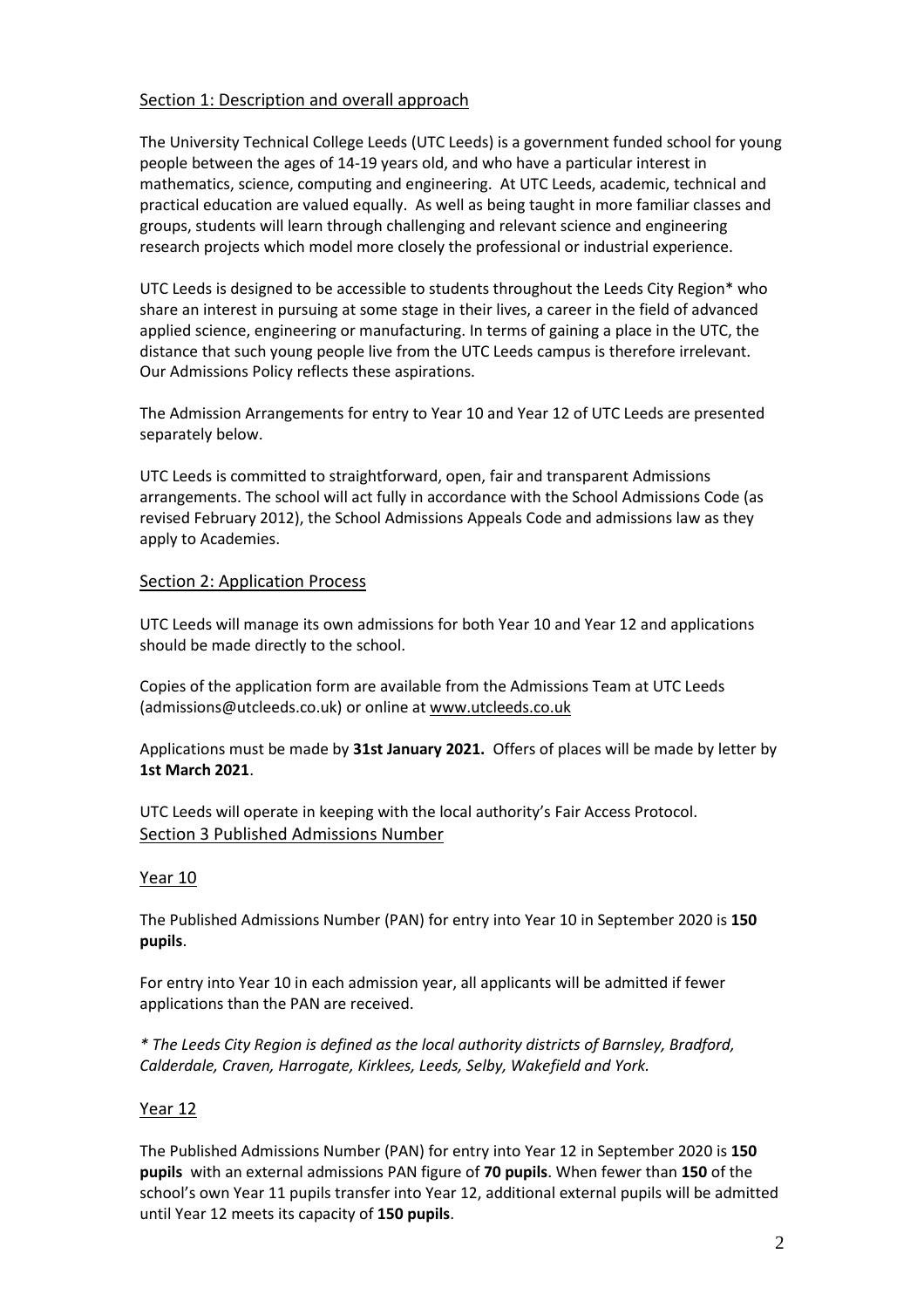## Section 4: Special Educational Needs

Children with a statement of Special Educational Need (SEN) or an Education and Health Care Plan where UTC Leeds is named on the statement/plan will be admitted to UTC Leeds.

## Section 5: Oversubscription Criteria **–** Year 10

Where UTC Leeds receives more applications than it has places available in Year 10 (PAN), the criteria listed below will apply, after the admission of children with a statement of Special Educational Needs which names UTC Leeds. The oversubscription criteria will be:

## Priority 1

Looked-after children or children who were previously Looked-after. Looked-after children and previously Looked-after children are those who have been adopted, or have become subject to a residence order or special guardianship order. A Looked-after child is a child who is (a) in the care of the local authority, or (b) being provided with accommodation by a local authority in exercise of their social services functions (see the definition in Section 22(1) of the Children Act 1989).

## Priority 2

For applications for entry in September 2021, children with brothers or sisters who currently attend the UTC Leeds and are living at the same address. For these purposes, brothers and sisters must be living at the same address as your child. Siblings refers to brother or sister, half brother or sister, adopted brother or sister, step brother or sister, foster brother or sister. The definition does not include cousins or other family members sharing a house.

## Priority 3

The 'catchment area' for the Leeds UTC is the Leeds City Region\*. The percentage split between each 'sub-catchment' area will be reviewed annually in line with changing demographics. Definitions of sub-catchment areas by postcode are provided in Appendix 1.

For September 2021, the initial 'sub-catchment' split for entry into Year 10 will be:

| Sub-Catchment Area         | % of Places | <b>Number of Places</b> |
|----------------------------|-------------|-------------------------|
| <b>Leeds North West</b>    | 13%         | 21                      |
| Leeds North East           | 11%         | 16                      |
| Leeds East                 | 17.5%       | 26                      |
| Leeds West                 | 11%         | 16                      |
| Leeds South                | 17.5%       | 26                      |
| Rest of Leeds City Region* | 30%         | 45                      |
| <b>Total</b>               | 100%        | 150                     |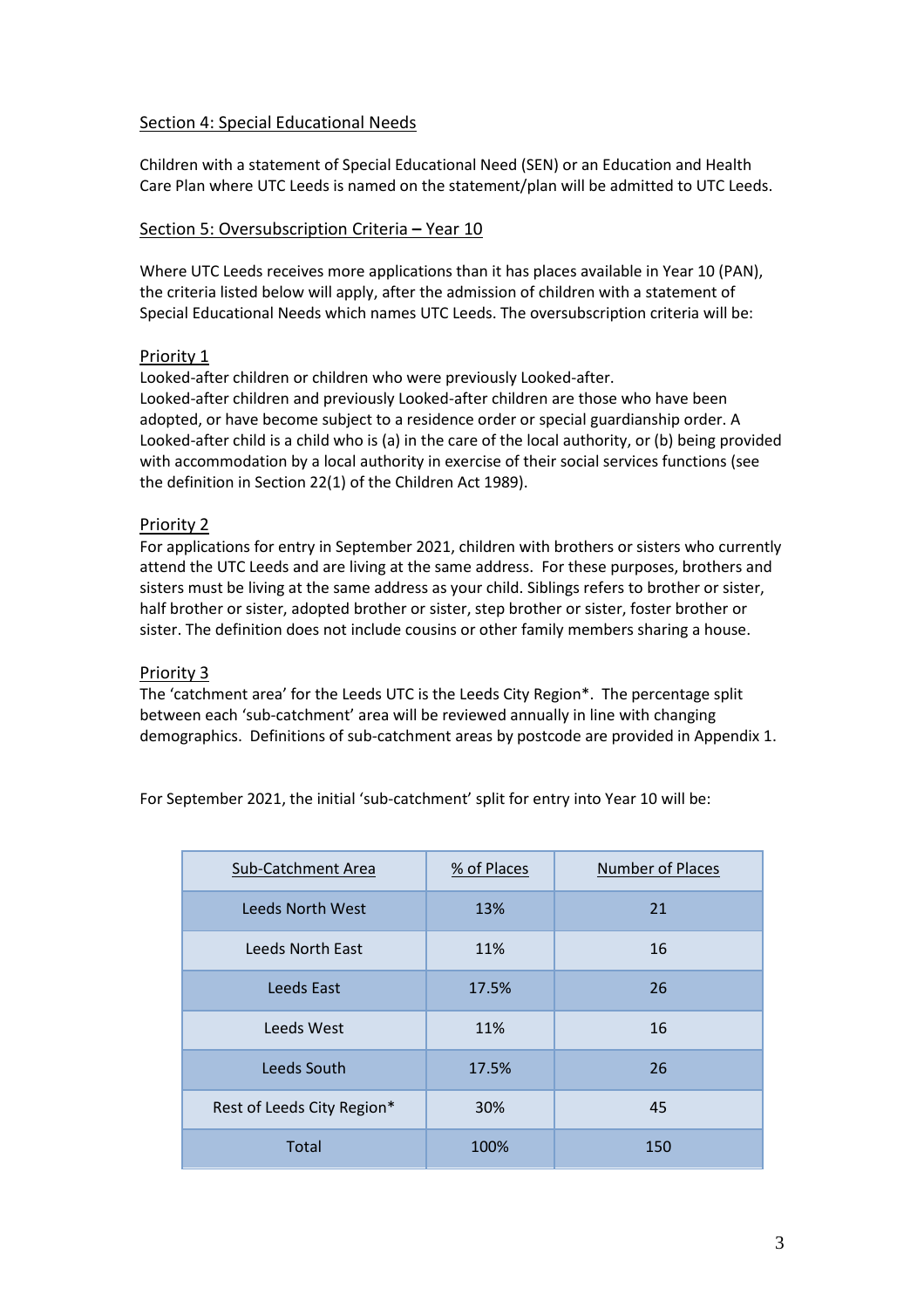When Year 10 is over-subscribed as a whole, a random allocation (lottery) process will be applied in each sub-catchment area that is over-subscribed, and these lotteries will determine the allocation of places within each over-subscribed area under Priority 3. (Note: the names of children allocated under Priorities 1 and 2 will not be required to be submitted to these lotteries as their places will already have been allocated.)

In the situation where Year 10 is over-subscribed as a whole, but one or more of the subcatchment areas is under-subscribed, then all unsuccessful applicants from over-subscribed sub-catchment areas will be placed in a further and final 'lottery' for allocation to those places remaining within the overall PAN for 2021 of 150 pupils.

All random allocation processes (lotteries) will be overseen by an independent panel of three people.

The distribution of numbers of places to sub-catchment areas will be reviewed on an annual basis.

#### Priority 4

Applications from outside of the Leeds City Region\*

#### Section 6: Applications for post-16 provision

There are a variety of post-16 courses on offer each with different entry requirements. Full details of these will be published annually in the UTC's post-16 prospectus and applicants should contact UTC Leeds for information.

To be eligible for admission into Year 12 both internal and external pupils will firstly be expected to have met minimum general academic entry requirements.

The minimum general academic entry requirements for Year 12 in September 2021 at UTC Leeds are: Five grade 4 or above GCSE grades, which should include maths, two sciences\*\* and either English Language or English Literature.

\*\* qualifying science GCSEs are currently: Triology science, the separate sciences (chemistry, biology and physics) and computer science.

In Year 12 of this entry year, all students will be required to continue their studies in mathematics at GCE A level (or Level 3 Core Maths), and therefore GCSE Grade 4 in mathematics will be required.

Minimum entry requirements for admission into Year 12 will be reviewed annually.

Once admitted to the UTC at Year 12, pupils will then need to satisfy minimum course requirements for the specific subjects they wish to take. If either internal or external applicants fail to meet the minimum course requirements they will be given the option of pursuing alternative courses that UTC Leeds offers for which they do meet the minimum course requirements, providing these courses are not already full and oversubscribed. Course requirements are published annually on the UTC Leeds website in the post-16 prospectus.

For entry into Year 12 from September 2021, students who attended UTC Leeds in Year 11, will have an automatic right to a place, so long as they meet the necessary entry requirements.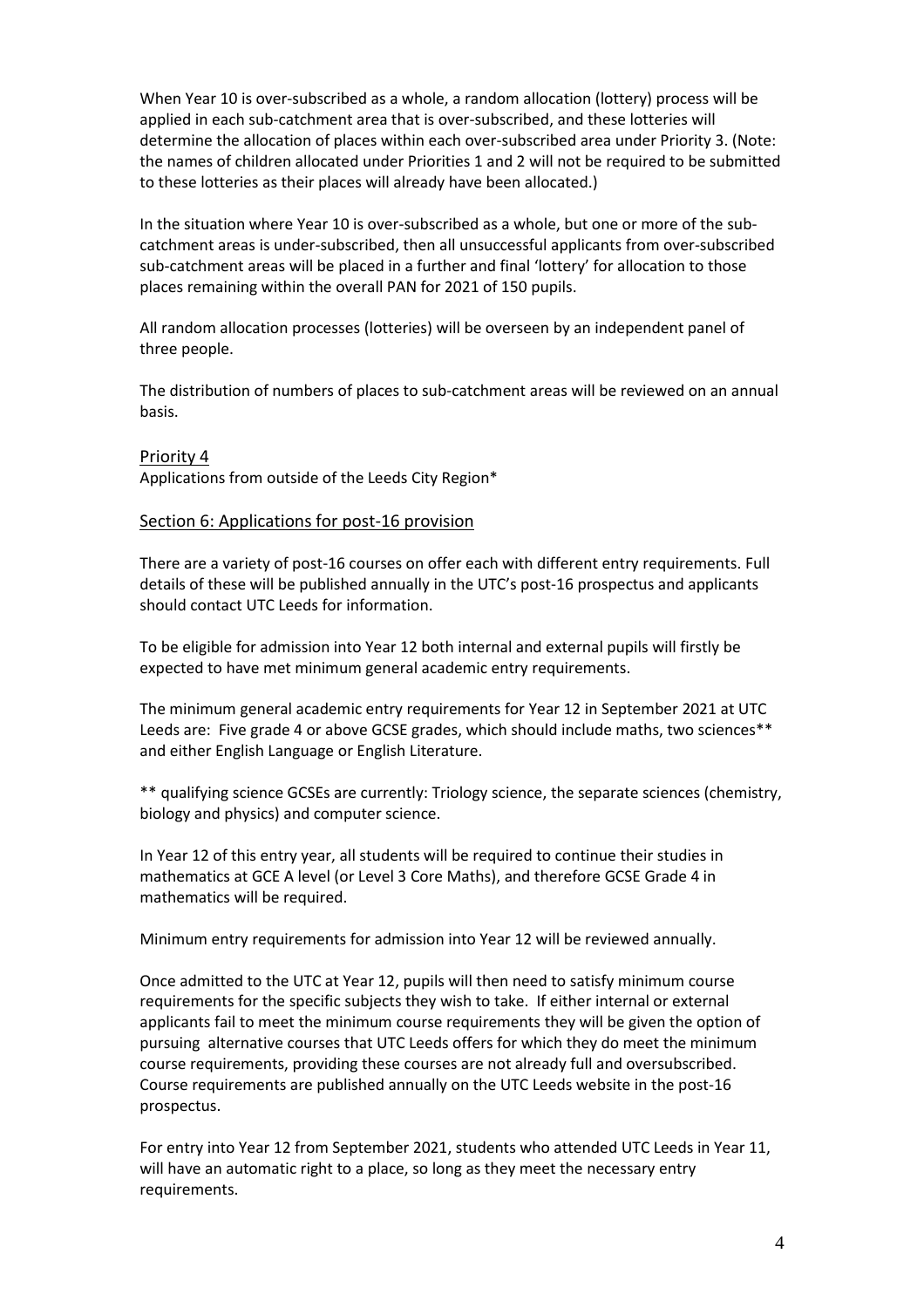UTC Leeds will admit into Year 12 any pupils with an EHCP whose plan names UTC Leeds and who meet both the minimum general entry and course requirements.

When Year 12 is undersubscribed all applicants meeting the minimum general academic requirements will be admitted.

Where the UTC Leeds receives more applications than it has places available in Year 12, the criteria listed below will apply, after the admission of children with a statement of Special Educational Needs which names UTC Leeds. The oversubscription criteria will be:

#### Priority 1

Looked-after children or children who were previously 'looked-after'.

Looked-after children and previously Looked-after children are those who have been adopted, or have become subject to a residence order or special guardianship order. A Looked-after child is a child who is (a) in the care of the local authority, or (b) being provided with accommodation by a local authority in their exercise of their social services functions (see the definition in Section 22(1) of the Children Act 1989).

#### Priority 2

For applications for entry in September 2021, children with brothers or sisters who currently attend the UTC Leeds and are living at the same address. For these purposes, brothers and sisters must be living at the same address as your child. Siblings refers to brother or sister, half brother or sister, adopted brother or sister, step brother or sister, foster brother or sister. The definition does not include cousins or other family members sharing a house.

#### Priority 3

The 'catchment area' for UTC Leeds is the Leeds City Region\*. The percentage split between each 'sub-catchment' area will be reviewed annually in line with changing demographics. Definitions of sub-catchment areas by postcode are provided in Appendix 1.

For September 2021, the initial 'sub-catchment' split for allocation of places into Year 12 will be:

| Sub-Catchment Area         | % of Places | <b>Number of Places</b> |
|----------------------------|-------------|-------------------------|
| <b>Leeds North West</b>    | 13%         | 21                      |
| Leeds North East           | 11%         | 16                      |
| <b>Leeds East</b>          | 17.5%       | 26                      |
| Leeds West                 | 11%         | 16                      |
| Leeds South                | 17.5%       | 26                      |
| Rest of Leeds City Region* | 30%         | 45                      |
| Total                      | 100%        | 150                     |

When Year 12 is over-subscribed as a whole, a random allocation (lottery) process will be applied in each sub-catchment area that is over-subscribed, and these lotteries will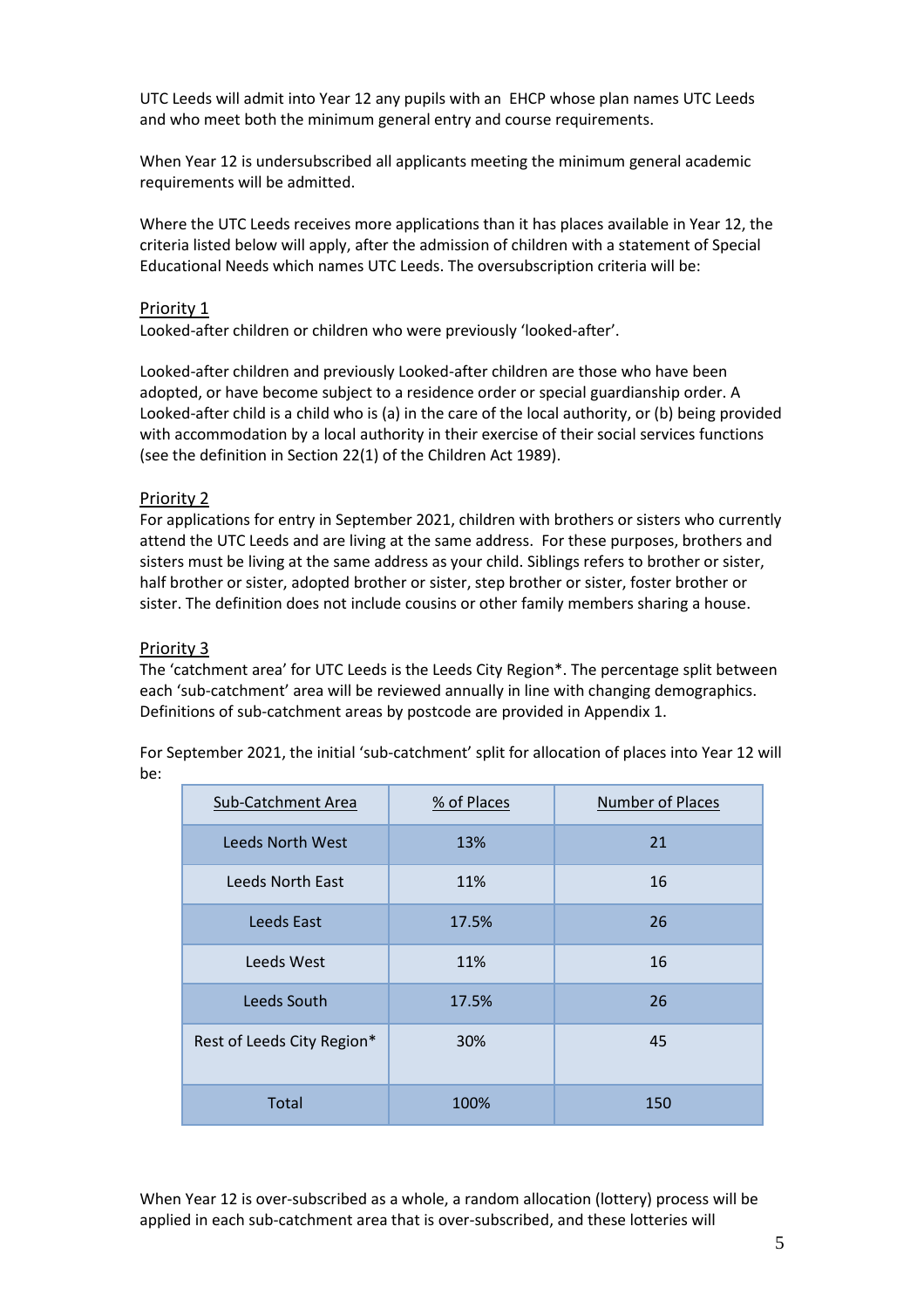determine the allocation of places within each over-subscribed area under Priority 3. (Note: the names of children allocated under Priorities 1 and 2 will not be required to be submitted to these lotteries as their places will already have been allocated.)

In the situation where Year 12 is over-subscribed as a whole, but one or more of the subcatchment areas is under-subscribed, then all unsuccessful applicants from over-subscribed sub-catchment areas will be placed in a further and final 'lottery' for allocation to those places remaining within the overall PAN for 2020 of 150 pupils.

The distribution of numbers of places to sub-catchment areas will be reviewed on an annual basis.

Priority 4

Applications from outside of the Leeds City Region\*

#### Section 7: Tie Break

In the event of two or more applications that cannot otherwise be separated, UTC Leeds will use a random allocation process as a tie-break. This process will be overseen by an independent panel of three people.

#### Section 8: Late and in-year applications

#### Late applications

All applications received after the deadline will be considered late applications. Late applications will be considered after those received on time. If, following consideration of all applicants, UTC Leeds is oversubscribed, parents may request that their child is placed on the UTC Leeds waiting list.

#### In-Year Applications

For in-year entry to both Year 10 and Year 12 for the school year 2021-22, parents should apply direct to UTC Leeds (see Admissions Team contact on the UTC Leeds website: www.utcleeds.com).

For in-year applications to Year 10 in the school year 2021-22, if a place becomes available in Year 10 then a place will be offered to those applying. When UTC Leeds is oversubscribed, then the applications will be considered against the oversubscription criteria outlined above. Anyone refused a place will have the right to appeal to an independent appeal panel.

For in-year applications to Year 12 in the school year 2021-22, if a place becomes available in Year 12 then a place will be offered to those applying who meet the minimum academic entry requirements. Where UTC Leeds is oversubscribed, then the applications will be considered against the oversubscription criteria outlined above. Anyone refused a place will have the right to appeal to an independent appeal panel.

#### Section 9: Waiting Lists

If UTC Leeds is oversubscribed, names of all unsuccessful applicants will be placed on a waiting list. The list will be kept until 31st December of the admission year and will operate in accordance with the oversubscription criteria defined above.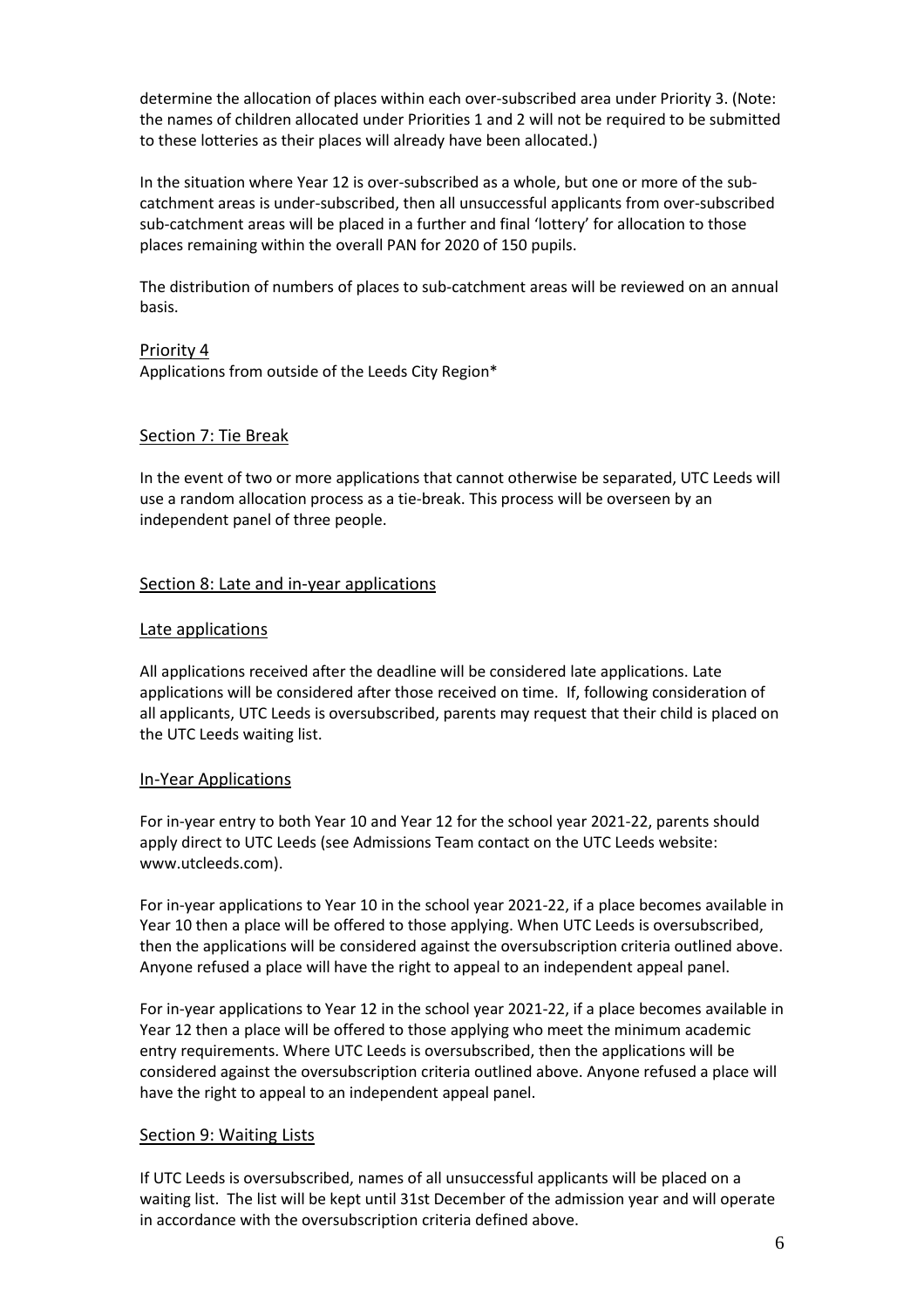## Section 10: Appeals

Parents who are dissatisfied with the decision of UTC Leeds not to admit their child (ren) may appeal to an Independent Appeals Panel against that decision. The determination of the panel will be made in accordance with the School Admission Appeals Code and will be binding on all parties.

UTC Leeds will use the independent appeals service provided by the local authority (Leeds City Council). Independent Appeals Panels are appointed in accordance with the School Admission Appeals Code. Appeals should be made, in writing, to PO Box 837, Admissions Team, and Leeds City, LS1 9PZ within 20 school days from the date of notification that the application was unsuccessful.